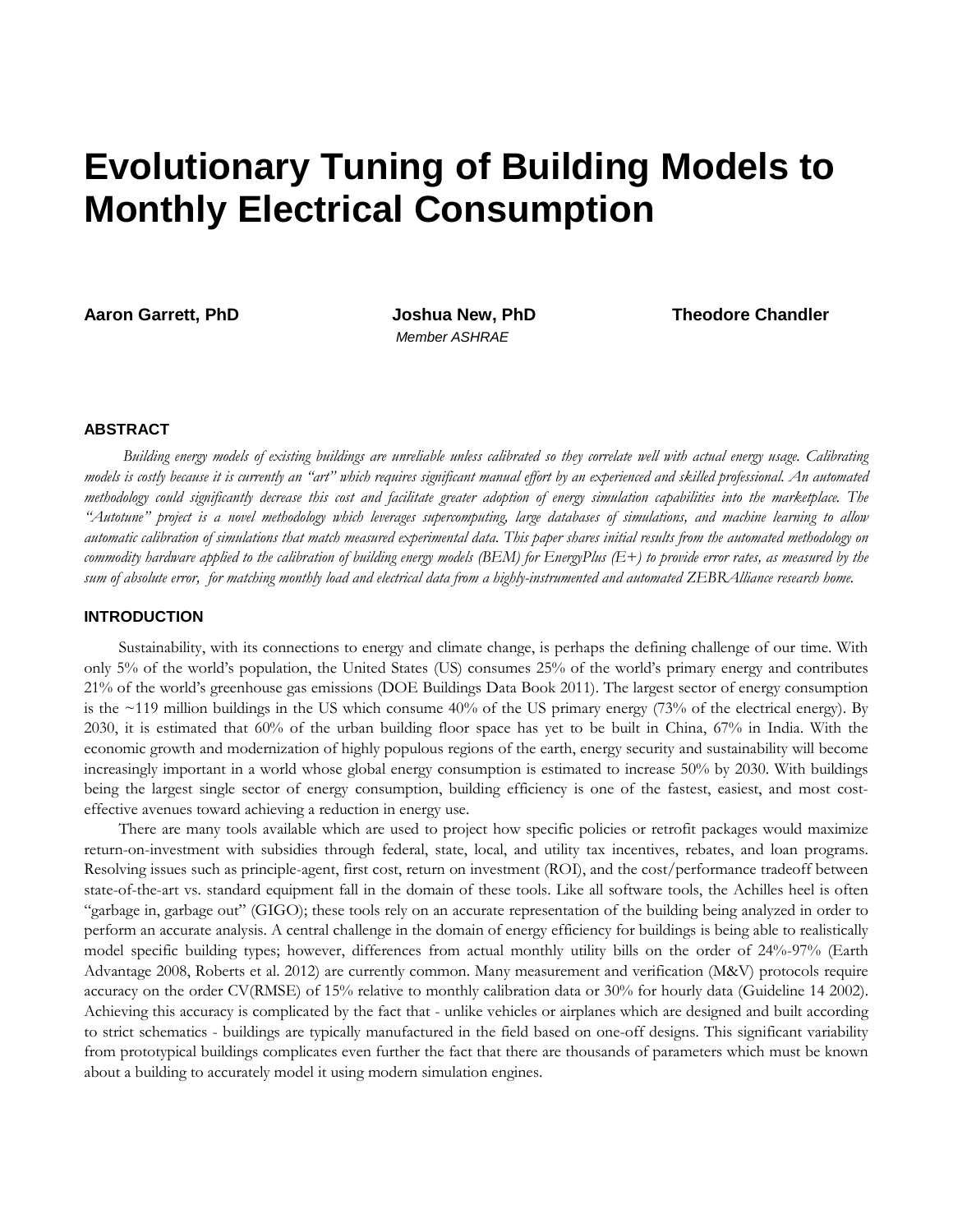There are several simulation engines, and tools which leverage those simulation engines, that are actively supported (DOE Tools 2012). The major simulation engine supported by the US Department of Energy is EnergyPlus (DOE 2012), with OpenStudio (NREL 2012) serving as the primary interoperability middleware for communication between various tools and file formats. Graphical and other text-based user interfaces for E+ allow a user to provide parameters that fully describe a given building from which E+ calculates the detailed energy usage of the building. These parameters are extensive and their sensitivities are not yet fully explored. It is unrealistic to expect even an advanced user to be capable of providing accurate values for every parameter expected by E+. To mitigate this issue, users often use reference or template buildings already in a tool that are similar to their own as default points for parameter values. These values are then "corrected" to more closely match the actual building under consideration. In addition, average material properties are typically used from the ASHRAE Handbook of Fundamentals which next year will begin to publish the significant variances in material properties from controlled laboratory tests (ASHRAE 2013). However, the corrections currently made to building simulation parameters generally involve user intuition and experience and, thus, are neither scientifically rigorous, repeatable, defensible, nor transferrable. The Autotune project (New et al. 2012) aims to resolve these issues with an automated process.

If a user has accurate sensor information regarding the state of a building, it is possible to perform a search for more accurate parameters whose E+ output most closely matches the corresponding sensor data. The search space in such a problem is extremely large. Even if each parameter were a simple binary value (e.g., a categorical whose values were "yes" or "no"), the search space for a relatively small 3000-parameter building would contain 23000 possibilities, which is unfathomably larger than the number of atoms believed to exist in the observable universe (about  $2^{270}$ ). This is a best-case scenario; the actual size of the search space is effectively infinite because many of the parameters are continuous-valued.

Evolutionary algorithms have been shown to efficiently search such extremely large spaces (Michalewicz and Fogel 2004). They generally avoid the problem of local optima by maintaining a population of possible solutions, rather than performing a strictly gradient-based approach. Regardless of the search algorithm employed, the massive size of the search space necessitates that large samples be drawn from which to determine promising areas to explore. This particular requirement is complicated here by the fact that a single E+ simulation (i.e., one sample) requires several minutes of computation time on a single processor core. Once again, however, evolutionary algorithms are uniquely suited to such problems because they are inherently parallel. For instance, each member of the population of solutions can be evaluated independently of the others. It is also possible to allow multiple versions of an evolutionary algorithm to run in parallel and share solutions with one another. These variants are collectively known as *island models* (Eiben and Smith 2007), and they have the potential for each population to explore different regions of the search space in different ways.

A part of the current E+ research effort has been directed towards developing a machine learning model that approximates the E+ system. In other words, given a set of E+ parameters, the model provides an approximation of the energy usage output. Such a model can execute in a fraction of the time of the actual E+ system. An island model evolutionary algorithm could be used to maintain a large population of approximate solutions that are evaluated by the machine learning model, while at the same time maintaining a much smaller population of exact solutions that are evaluated with the actual E+ system. The best solutions found so far in the approximate island could migrate to the exact island where they can drive the search towards promising areas. In this way, cheap and fast approximations can be used to focus the search for accurate solutions.

A final complication of this search problem is that there are likely many different parameter settings that provide accurate matches for the true energy usage, especially when limited sensor data is available and leaves the problem underdetermined (i.e., the search space is multi-modal). Any search algorithm must be able to deal with such problems efficiently so that the user can have access to a set of near-optimal solutions from which to choose the most preferred. However, even more than being multi-modal, the problem presented here is also multi-objective. The primary objective is the minimization of the difference between the E+ software state and the real-world (sensed) state of the building. Other objectives might include minimization in the number of parameter changes from a given reference building, minimization of changes to the most sensitive parameters, and/or maximal use of traditionally-used parameters for software calibration. Once again, evolutionary algorithms are an excellent choice in such situations. Several widely used evolutionary multi-objective optimization algorithms exist, such as NSGA-II and SPEA2. These algorithms maintain a repository of candidate solutions that each represents different parameter settings and different objective values. The user can, at any point, stop the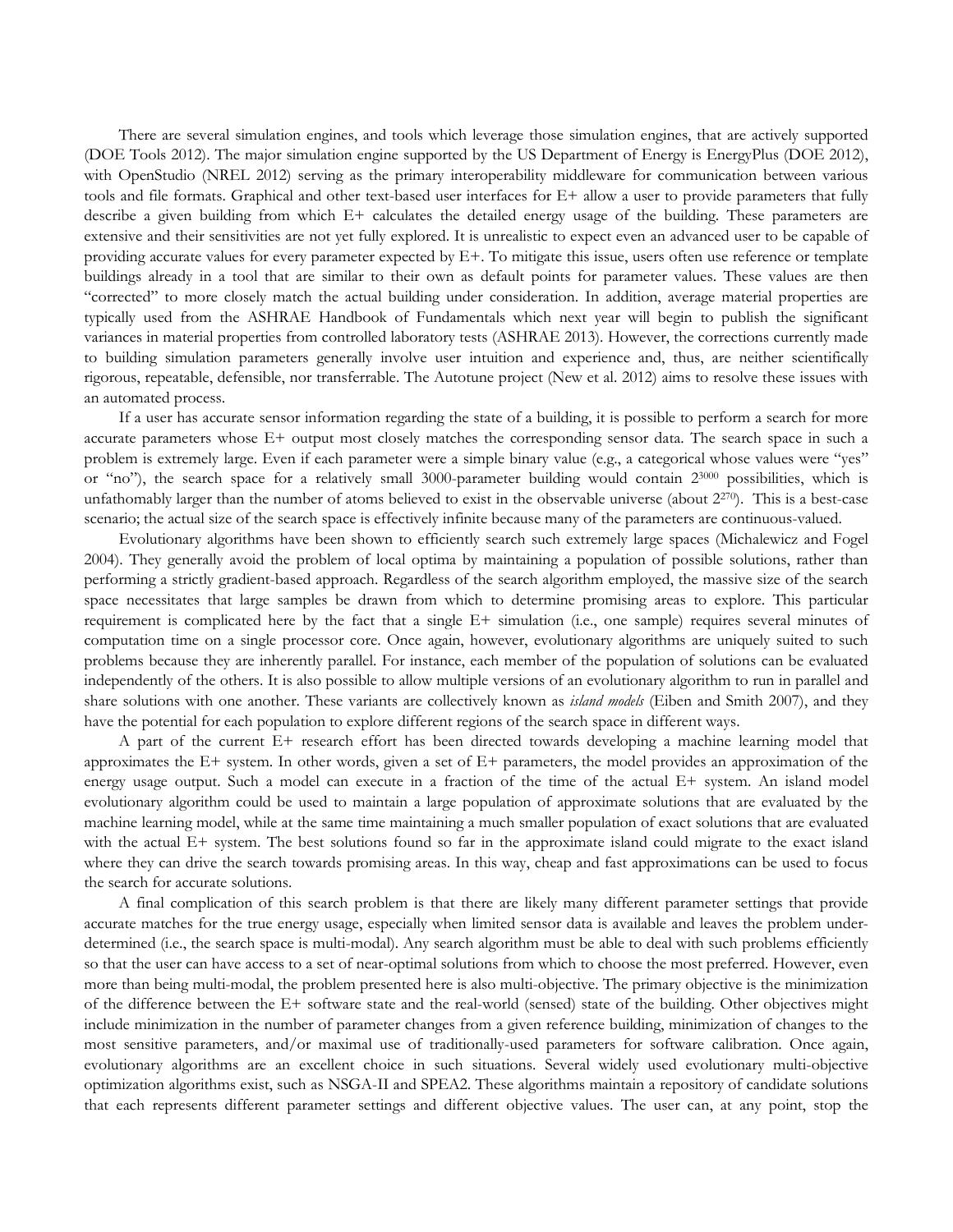algorithm and choose, from this repository, the near-optimal solution that best meets their needs.

# **BACKGROUND**

This section discusses the EnergyPlus simulation system, highlights previous work in the tuning of building models, and provides an introduction to evolutionary computation.

#### **EnergyPlus**

The EnergyPlus whole-building energy simulation engine was consolidated from diverse involvement circa 1996 with functionality traceable back to DOE-2 and the US Department of Energy's Building Loads Analysis and System Thermodynamics (BLAST) from the late 1970s (EnergyPlus 2012). Its original design goals were to provide a more consistent software structure for development and modification, to allow third-party programs and components to easily interface with the core system, and to fully integrate the loads, systems, and plants into the simulation (EnergyPlus 2011). The workflow for a building modeler using a system like EnergyPlus is to create a building's geometry using external software, layer it with detailed metrics encoding material properties, and add equipment currently or expected to be in the building, including anticipated operational schedules. A typical residential building model in EnergyPlus has approximately 3,000 input parameters that must be specified.

# **Tuning of Building Models**

Although even inaccurate models can be tremendously useful, specific business applications require sufficiently accurate building energy models according to established guidelines (Guideline 14 2002). Modification of simulation algorithms can help address this, but theprocess of tuning virtual building models to match real data remains the most tractable way to meet such requirements. Unfortunate for the advancement of the field, this tuning process has remained an "art" which even the practitioners most often do not enjoy. Informal interviews and surveys have indicated less than 1% of people actually enjoy the tuning process and, instead, see it as a necessary and laborious process. These practitioners often indicate the use of infiltration and schedules (of many types) as the primary "knobs" by which to tune the simulation to measured data. However, laboratory research has shown significant variance in the building materials used throughout the envelope of a building and will be incorporated in the upcoming ASHRAE Handbook of Fundamentals. As a starting point, this research paper will focus on tuning these critical envelope material properties before tuning based on properties such as infiltration which is currently very difficult to measure over time and schedules (for which adequate smart-home emulation and sensing is not yet widely prevalent).

It should come as no surprise that, in order to reduce the cost of business, the idea of self-calibrating energy models has been around for decades with initial attempts beginning around the early 1980s. Much of the motivations, history, different levels of thoroughness in calibration, and state-of-the-art approaches (sensitivity analysis, reducing the number of simulations necessary, optimization methods, etc.) are expertly consolidated in ASHRAE report 1051-RP on the subject (Reddy et al. 2006). The Autotune project (New et al. 2012) seeks to facilitate the realization of calibrated energy models by leveraging the world's current fastest supercomputer (299,000-core Jaguar/Titan) and several other supercomputers to increase the number of simulations possible, the latest advances in web-oriented database storage for queryable and publicly-sharable storage of 156 inputs and 96 outputs at 15-minute resolution for 8 million E+ simulations, extensive datamining for agent-based encapsulation of knowledge for deployment of an automated tuning methodology on a desktop or via the web, simulation comparisons to a robotically emulated-occupancy ZEBRAlliance (Miller et al. 2012, Biswas et al. 2012) 2800 ft2 research home with 269+ channels of 15-minute sensor data, and advancing the state-of-the-art in several machine learning algorithms for optimization. The Autotune project, in an effort to promote open science, is making a portion of the 267TB (26.9 trillion data points) of E+ simulation data publicly available at [http://autotune.roofcalc.com.](http://autotune.roofcalc.com/)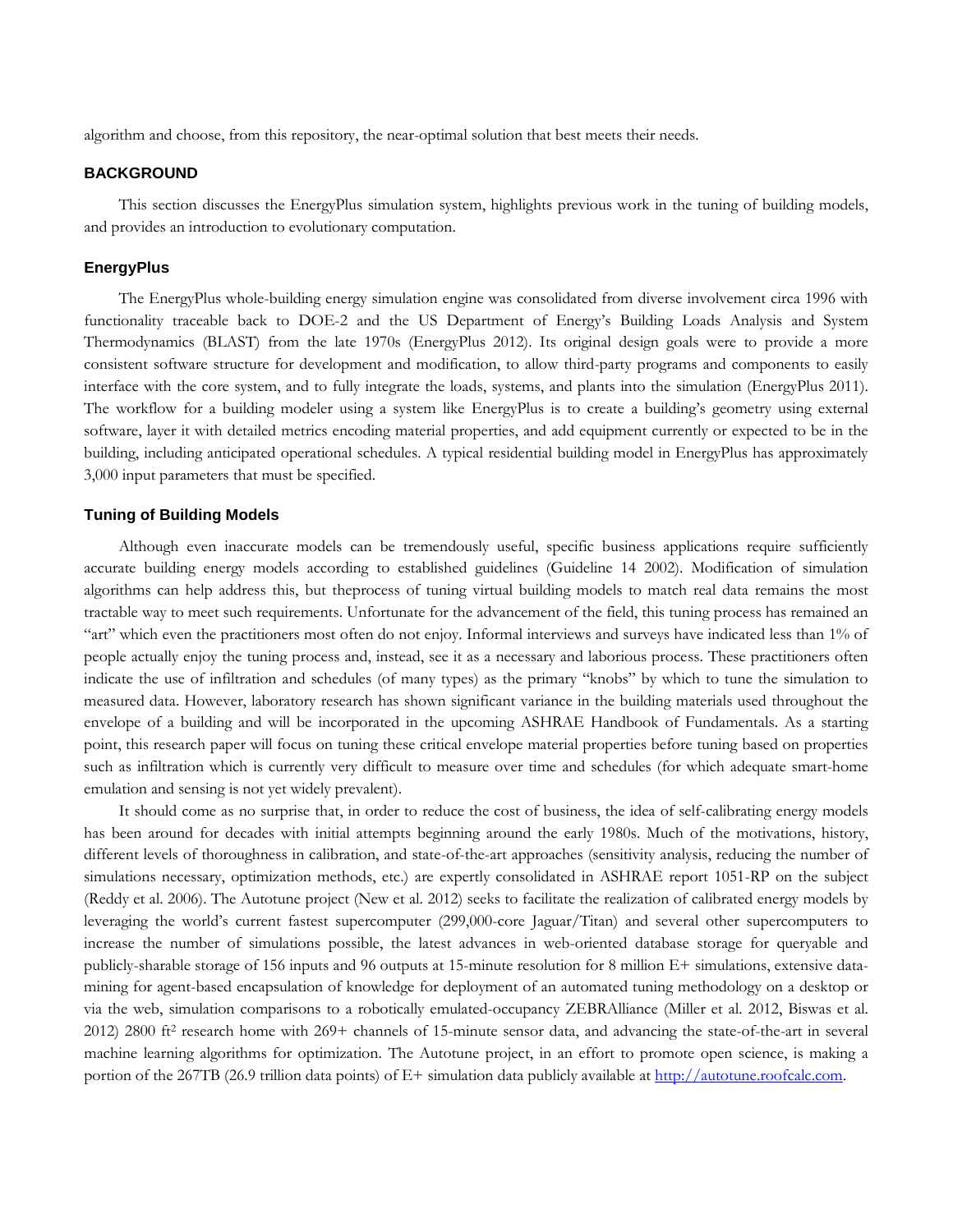## **Evolutionary Computation**

Evolutionary computation (DeJong and Spears 1993, Spears et al. 1993, Fogel 1994, Fogel 2000) has been shown to be a very effective stochastic optimization technique (Bäck et al. 1997, Michalewicz and Fogel 2004). Essentially, an evolutionary computation (EC) attempts to mimic the biological process of evolution to solve a given problem (DeJong 2006).

Evolutionary computations operate on potential solutions to a given problem. These potential solutions are called *individuals*. The quality of a particular individual is referred to as its *fitness*, which is used as a measure of survivability (DeJong 2006). Most evolutionary computations maintain a set of individuals (referred to as a *population*). During each *generation*, or cycle, of the evolutionary computation, individuals from the population are selected for modification, modified in some way using *evolutionary operators* (typically some type of recombination and/or mutation) to produce new solutions, and then some set of existing solutions is allowed to continue to the next generation (Fogel 2000). Viewed in this way, evolutionary computation essentially performs a parallel, or beam, search across the landscape defined by the fitness measure (Russell and Norvig 2000, Spears et al. 1993). A beam search is simply a search algorithm that maintains *k* states, rather than just one state, at each iteration.

The particular evolutionary operators used in this work were *heuristic crossover* and *Gaussian mutation*. Heuristic crossover works as follows. Given two parents,  $p_1$  and  $p_2$ , where the fitness of  $p_1$  is greater than the fitness of  $p_2$ , create two children. The first child is simply  $p_1$ . Each element of the second child is created according to the equation  $c[i] = p_1[i] + p_2[i]$  $r(p_1[i] - p_2[i])$  where *r* is a uniform random value between 0 and 1. Gaussian mutation works by randomly modifying each element of a candidate solution using a Gaussian distribution centered on the current element with a variance that becomes a parameter to the algorithm.

According to Bäck et al. (1997), the majority of current evolutionary computation implementations come from three different, but related, areas: genetic algorithms (Holland 1975, Goldberg 1989, Forrest 1993, Vose 1999), evolutionary programming (Bäck et al. 1997, Fogel et al. 1966, Fogel 1994), and evolution strategies (Fogel 1994, Bäck et al. 1991). Each area is defined by its choice of representation of potential solutions and/or evolutionary operators. However, DeJong (2006) suggests that attempting to categorize a particular EC under one of these labels is often both difficult and unnecessary. Instead, he recommends specifying the representation and operators, as this conveys much more information than simply saying that a "genetic algorithm" was used, for example. We adopt DeJong's approach in this work.

# **METHODOLOGY**

The simplest set of data that is common among all energy consumers is that of monthly electrical usage, typically in the form of a utility bill. The work presented here attempts to optimize the match between a model building and actual monthly electricity usage data. The reference building used in this work is house number 1 in the Wolf Creek subdivision (WC1), an Oak Ridge National Labs ZEBRAlliance experimental energy efficient home. This home has a plethora of energy-efficient technologies: (1) standing seam metal roof with infrared reflective pigments to boost solar reflectance, (2) ENERGY STAR appliances, (3) triple-pane low emittance Argon-filled windows, (4) compact fluorescent lighting, (5) horizontal ground loop installation that leverages foundation and utility excavations, (6) high-efficiency water-to-air heat pump for space conditioning, (7) high-efficiency water-to-water heat pump for hot water heating, (8) an energy recovery ventilator for transferring heat and moisture between fresh incoming and outgoing air, and (9) structurally insulated panel (SIP) walls filled with expanded polystyrene insulation. For more information, the interested reader is referred to (Miller et al. 2012, Biswas et al. 2012), The home has been fitted with hundreds of sensors that are capable of collecting sub-hourly data.

In the following experiments, two different model buildings are used. The first was last modified on March 29, 2012 and is stored in an E+ file named "House\_1\_V7\_A2.idf" which matches whole-building annual electric consumption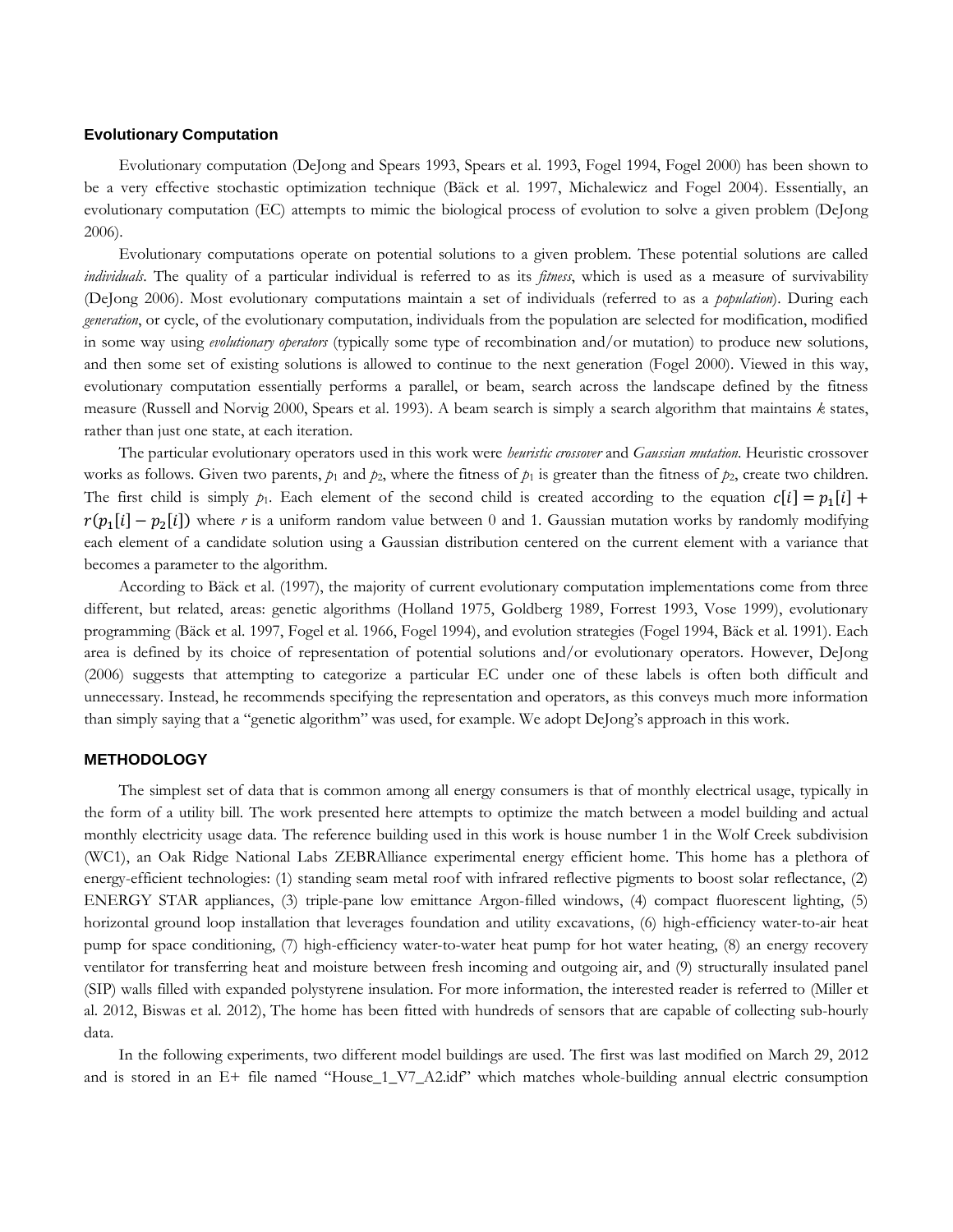exactly, but has a sum of absolute errors<sup>[1](#page-4-0)</sup> (SAE) of 1,276.34 kWh for monthly and 6,242.04 kWh for hourly electrical data when summed for the entire year. An earlier version of that same model was completed on July 28, 2010, and is stored in a file named "House\_1\_07282010.idf" with SAE of annual electric consumption 1,623.36 kWh for monthly and 8,113.69 kWh for hourly electrical data when summed for the entire year. These two baseline models, which we shall henceforth refer to as the "refined" and "primitive" models, are separated by approximately four man-months of effort (consisting of 2 months of laboratory material testing and 2 months manually tuning the input file) over the course of nearly 2 calendar years, with the "refined" model being the recipient of that effort.

In this work, only a subset of the real-valued parameters of the models, as specified by domain experts, was used as a part of the tuning process, and the phrase "tuning parameters" will be used when referencing these variables. While all 156 tunable parameters provided through the project website are too extensive to list here, a majority of the parameters were for building material properties such as thickness, conductivity, density, specific heat, thermal absorptance, solar absorptance, and visible absorptance for materials such as gypsum board, stone, concrete foundation wall, fiberglass insulation, metal roofing, plywood, insulation, gravel, oriented strand board (OSB), and cladding as well as U-factor, solar heat gain coefficient, and visible transmittance for window glazing systems. Other parameters include fraction of latent and radiant for equipment, radiant and visible for lighting, flow coefficients for HVAC, heating and cooling air supply temperatures, building orientation, infiltration, and several others. It should also be noted while these are individual line changes in an E+ \*.idf input file, several instances of each material, equipment, etc. may be used throughout a building. The Autotune system currently scales to tune any set of numerical parameters so the particular set of parameters can be customized according to the needs of a particular use case.

In 2010, the average U.S. residential building consumed enough energy to cost the homeowner \$2,201 (Building Energy Data Book 2012a). An average of 44.7% of the energy went to space heating and 9.2% toward space cooling (Building Energy Data Book 2012b), totaling 53.9% for space conditioning. However, primarily because of differing costs for various fuel types (Building Energy Data Book 2012c), 28.9% of cost was for heating and 14.0% for cooling, yielding 42.9% and amounting to \$944/year for space conditioning. However, the energy-efficient HVAC in WC1 actually consumed \$472.62 for Jan. 1 – Nov. 30, 2010. This cost may serve as a point of reference for the tuning results presented throughout the study.

For the all-electric WC1, the actual energy usage data for all HVAC equipment was reliably collected from January 1 through November 28, 2010 at which point a new set of test HVAC equipment was installed. Therefore, in all experiments reported, the "yearly" electrical usage will always refer to the electrical usage from January 1 to November 28. The electrical usage in this work was calculated as the sum of all of the heating and cooling ideal loads for every time period (in kilowatthours) divided by their respective unitless coefficients of performance (COPs). In this case, the COPs were 4.1 for heating and 4.62 for cooling in order to derive the anticipated HVAC electrical consumption (kWh). While higher-resolution COP measurements are available, the annual COP measures reported here are accurate for "yearly" electrical usage. The conversion from heating and cooling loads to electrical consumption (load divided by annual COP) and subsequently cost (multiplying by utility rate) is solely for conveying the accuracy in traditional terms. For this reason, application of more advanced utility rate structures or rate-payer limitations to localize model accuracy in terms of US dollars for a given region or occupant is still valid as a post-processing exercise.

In the following experiments, the primary metric used for measuring tuning accuracy is the monthly sum of absolute errors (SAE). The SAE was calculated according to **Equation 1**, where  $M_i$  is the monthly heating+cooling load of the model and  $A_i$  is the monthly heating+cooling load of the actual ZEBRAlliance WC1 building. This equation only contains 11 months because actual data was not collected for December. The SAE was chosen for this study, instead of the root mean squared error (RMSE), because of its immediate interpretability when converted to electric utility costs.

<span id="page-4-0"></span> $1$  The sum of absolute errors was chosen as the primary metric, rather than root mean squared error, for example, because of its ease of interpretation in terms of relative error or dollar savings.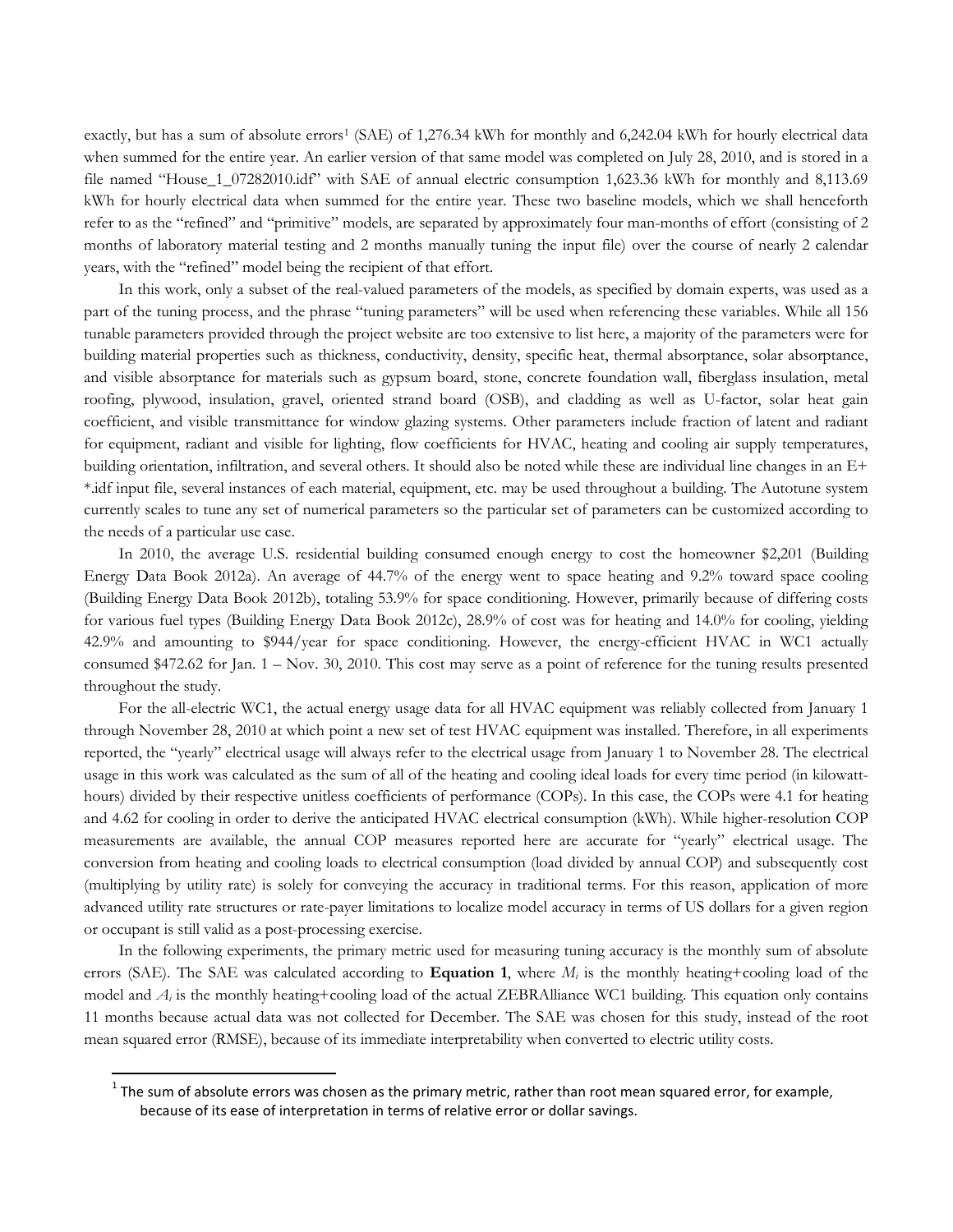$$
SAE = \sum_{i=1}^{11} |M_i - A_i|
$$
 (1)

## **Experiment 1 – Abbreviating the Simulation Schedule**

The E+ simulation requires a schedule that specifies temperatures and energy needs for every zone in the building being simulated for each time period. The full schedule for the reference building in this research extends for an entire year at one-hour intervals (8,760 time periods). This type of fine-grained schedule leads to a much more exact, but computationally expensive, simulation. In this case, a single simulation takes approximately eight minutes and cannot currently be efficiently parallelized.

It is possible to reduce the number of time periods in a given schedule by using "representative" time periods, rather than the entire year. In this case, four days were chosen spanning the year—January 1, April 1, August 1, and November 1—which produced only 96 time periods. This amounts to only 1% of the schedule size of the full schedule. Likewise, running E+ on this abbreviated schedule requires only a matter of seconds. However, it is important to determine whether good performance (i.e., low error compared with the actual electrical usage) on the abbreviated schedule correlates with good performance on the full schedule.

**Experimental Setup.** To determine the correlation between the error rate of the abbreviated schedule and that of the full schedule, the search space of E+ building parameters (using the abbreviated schedule) needed to be sampled and analyzed. However, these samples could not be truly random because random samples would almost certainly produce high error when compared to "actual" electrical usage, which would provide little information. Instead, samples needed to span the range from high error to low error.

In this experiment, the "actual" electrical usage is, in fact, the E+ output from running the refined model, which is modified by each candidate solution. To accomplish the sampling, an evolutionary computation (EC) was created with a population size of 16 individuals and was allowed to run for 1024 simulations (64 generations). This allowed the EC to begin with a random sampling of the parameter space, which could be refined through the generations to produce parameters with lower error. To ensure against statistical anomalies, the EC was run four different times with different initial populations each time.

Though not entirely necessary or relevant for the purposes of this experiment, the full EC parameters are provided for completeness. Tournament selection (tournament size 4) was used for parent selection. Generational replacement with weak elitism (one elite) was used for survivor selection. Heuristic crossover (and Gaussian mutation were used as the variation operators. The mutation usage rate was set to 1.0, and the Gaussian mutation rate was set to 10% of the allowable range of each variable. The fitness of a candidate solution was calculated to be the SAE between its monthly electrical usage and the "actual" monthly electrical usage. For the four-day schedule, this monthly electrical usage is 0 in all months except January, April, August, and November, in which case it is only the total usage for the first day of each month.

**Results.** The entire set of 1024 individuals for each of the four trials is plotted in **[Figure 1](#page-6-0)**. This plot compares the SAE between the candidate solutions and the "actual" electrical usage, both for the four-day schedule and the yearly schedule. Individuals from each of the four trials are colored black, red, green, and blue, respectively. It is clear from the graph that there is a strong linear correlation between the electrical usage with the four-day schedule and that of the yearly schedule. More precisely, this correlation was 0.9603, 0.9421, 0.9015, and 0.9555 for each of the four trials, respectively, as seen in **[Table 1](#page-6-1)**.

The high correlations between the abbreviated and full schedules reveal a possible solution to the issue of the high computational overhead of E+ simulations. It is possible, at least for the single building currently under investigation, to use a much faster abbreviated schedule as a reasonable surrogate for the more expensive full year schedule. However, these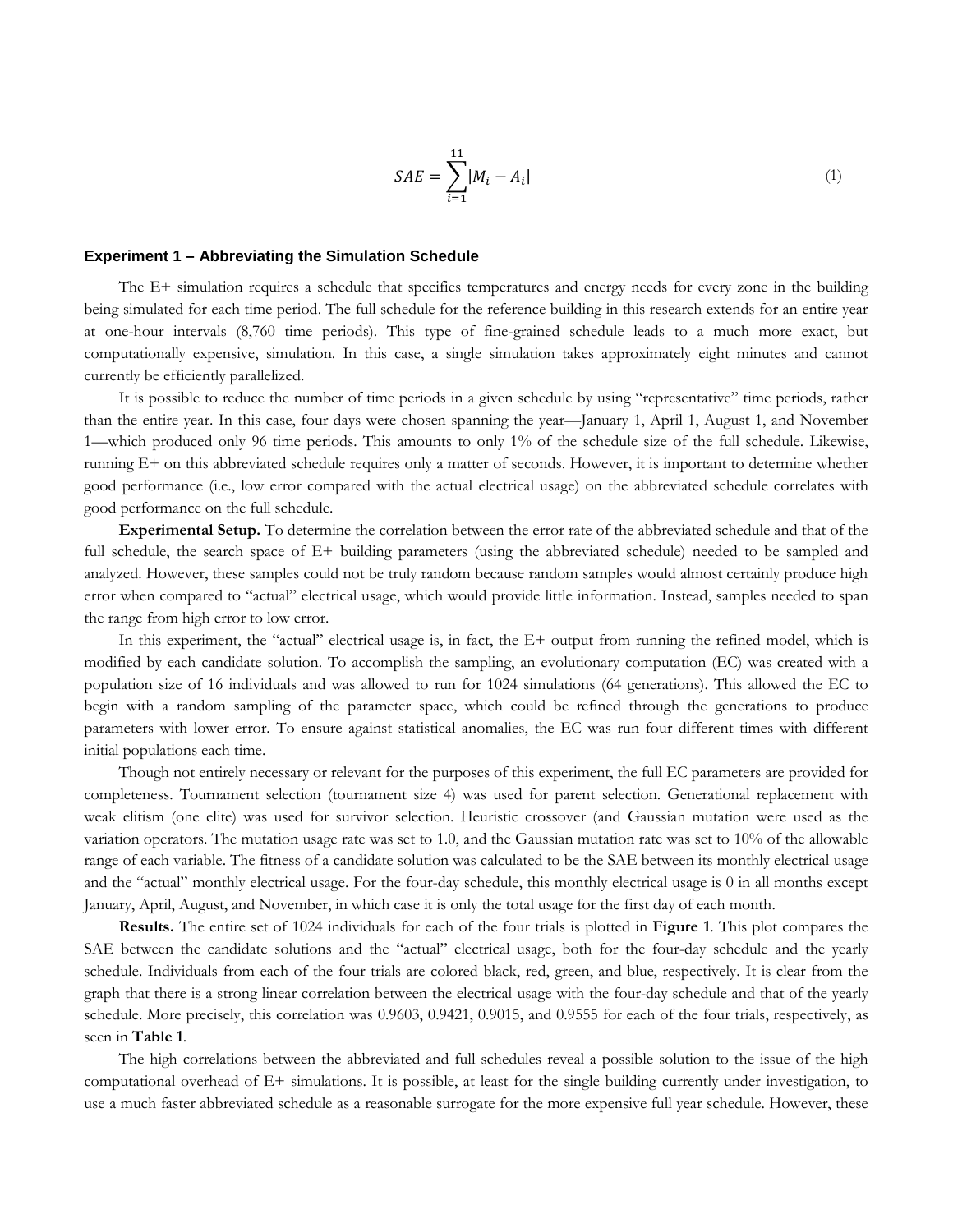correlations do deteriorate, sometimes dramatically, as the minimization process progresses. **[Table 1](#page-6-1)** shows the correlations between the four-day and yearly SAE as the data is focused more and more toward the final *n*%. The correlation tends to decrease, and in Trial 3 it decreases substantially. This means that using the four-day SAE may not be as effective as the evolutionary search progresses. However, certainly at the beginning, the four-day SAE is a very good (and fast) approximation.

<span id="page-6-1"></span>

| Table 1. Correlations Between Four-day and Yearly Sum of Absolute Errors of Electrical Usage |                |                |         |                |
|----------------------------------------------------------------------------------------------|----------------|----------------|---------|----------------|
| Data Used                                                                                    | <b>Trial 1</b> | <b>Trial 2</b> | Trial 3 | <b>Trial 4</b> |
| $100\%$                                                                                      | 0.96033        | 0.94215        | 0.90148 | 0.95553        |
| $90\%$                                                                                       | 0.86677        | 0.84380        | 0.65458 | 0.87881        |
| 80%                                                                                          | 0.86830        | 0.85725        | 0.64437 | 0.89219        |
| 70%                                                                                          | 0.87257        | 0.85605        | 0.62313 | 0.89435        |
| 60%                                                                                          | 0.86708        | 0.84889        | 0.60779 | 0.89516        |
| 50%                                                                                          | 0.87030        | 0.84888        | 0.55566 | 0.89711        |
| 40%                                                                                          | 0.87743        | 0.84174        | 0.56627 | 0.90195        |
| 30%                                                                                          | 0.87944        | 0.82078        | 0.60146 | 0.89731        |
| 20%                                                                                          | 0.88406        | 0.82313        | 0.59878 | 0.88600        |
| 10%                                                                                          | 0.87962        | 0.82348        | 0.39849 | 0.87144        |

1200 1200 600 700 800 900 1000 1200 600 700 800 900 1000 1200  $r = 0.96033$  $r = 0.94215$ Yearly SAE (kWh) Yearly SAE (kWh)  $r^2 = 0.92223$  $r^2 = 0.88764$ 1000 1000 900 900 800 800 700 700 600 600 Trial 1 Trial 2 0 2 4 6 8 0 2 4 6 8 1200 1200 600 700 800 900 1000 1200 600 700 800 900 1000 1200  $r = 0.90148$  $r = 0.95553$ Yearly SAE (kWh) Yearly SAE (kWh) 2  $= 0.81266$  $r^2$  = 0.91303 r 1000 1000 900 900 800 800 700 700 600 600 Trial 3 Trial 4 0 2 4 6 8 0 2 4 6 8 Four Day SAE (kWh) Four Day SAE (kWh)

<span id="page-6-0"></span>**Figure 1** This is a scatterplot of all 1024 individuals from each trial in the abbreviated schedule experiment. The xaxis for each graph plots the sum of absolute errors in daily electricity usage (in kilowatt-hours) for the four-day schedule.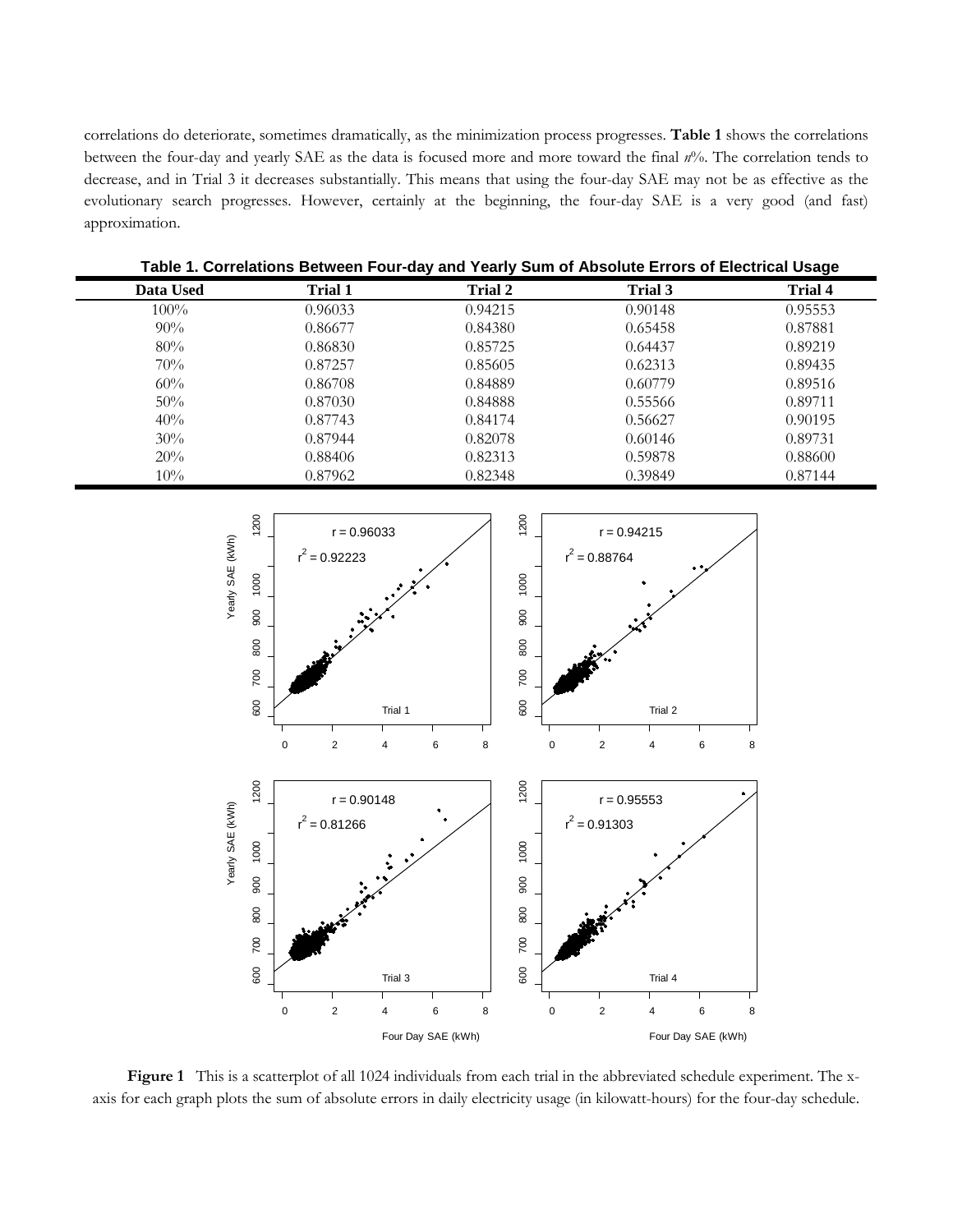The y-axis plots the sum of absolute errors in monthly electricity usage (also in kilowatt-hours) for the full-year schedule. It is clear from the figure that the correlation between the two is large, which is evidence that the abbreviated schedule can serve as a surrogate for the full schedule.

#### **Experiment 2 –Tuning the Refined Model**

In this experiment, the 4-day abbreviated schedule is applied to ascertain the time required and the accuracy of the tuning process between the refined E+ model and actual WC1 data..

**Experimental Setup.** An EC was created containing candidate solutions composed of real values representing, and bound to the ranges of, the real-valued tuning parameters. This means that each candidate solution was a list of real values that specified those parameters of the building model. The EC used a population size of 16, tournament selection with tournament size 4, generational replacement with weak elitism (one elite), heuristic crossover, and Gaussian mutation with a usage rate of 1.0 and a mutation rate of 10% of the allowable range of each variable. The fitness reported is the sum of absolute errors (SAE) of the monthly electrical usage between the model and WC1 (and load in Megajoules), and the EC was allowed to use only 1024 fitness evaluations (i.e., E+ simulations). Because of the stochastic nature of the evolutionary search, 8 independent trials were performed.

**Results.** First, it is important to establish a baseline of performance. In this case, the obvious baseline is the SAE between the refined model E+ output and the actual electrical usage. These were 12.813 kWh (46.1268 MJ) for the four-day and 1276.340 kWh (4594.824 MJ) for the yearly. The final average and minimum fitness values for each trial are presented in **[Table 2](#page-7-0)**. The average minimum SAE across the eight trials was 10.259 kWh (36.9324 MJ) and 1078.842 kWh (3883.831 MJ) for the four-day and yearly electrical usage, respectively. This amounts to a 20% reduction in the four-day SAE and a 15% reduction in the yearly SAE. The total computational time for all eight trials on an eight-core machine was approximately 12 hours, so it is likely that a single-core machine could process a single trial in a similar amount of time (overnight).

<span id="page-7-0"></span>

| <b>Trial</b> | <b>Four-day Average</b> | <b>Four-day Minimum</b> | <b>Yearly Average</b> | <b>Yearly Minimum</b> |
|--------------|-------------------------|-------------------------|-----------------------|-----------------------|
| Refined      | 12.813 (46.1268)        |                         | 1276.340 (4594.824)   |                       |
|              | 10.595 (38.1420)        | 9.997 (35.9892)         | 1098.040 (3952.944)   | 1055.857 (3801.085)   |
|              | 10.748 (38.6928)        | 10.248 (36.8928)        | 1129.179 (4065.044)   | 1095.948 (3945.413)   |
|              | 10.686 (38.4696)        | 10.133 (36.4788)        | 1068.646 (3847.126)   | 1034.244 (3723.278)   |
|              | 10.914 (39.2904)        | 10.504 (37.8144)        | 1132.985 (4078.746)   | 1098.540 (3954.758)   |
|              | 10.849 (39.0564)        | 10.440 (37.5840)        | 1143.954 (4118.234)   | 1099.360 (3957.696)   |
|              | 11.083 (39.8988)        | 10.631 (38.2716)        | 1146.128 (4126.061)   | 1110.514 (3997.850)   |
|              | 10.720 (38.5920)        | 10.090 (36.3240)        | 1100.887 (3963.193)   | 1064.195 (3831.102)   |
|              | 10.548 (37.9728)        | 10.031 (36.1116)        | 1104.110 (3974.796)   | 1072.097 (3859.549)   |

**Table 2. Final Population Statistics in ΔKilowatt-hours (ΔMegajoules) from Tuning Refined Model**

As stated previously, we use utility rates solely to convey the tuning accuracy in dollars; this does not affect our tuning methodology. Throughout this report, we'll use the 2010 national average utility rate of 11.5 cents per kilowatt-hour. In this case, the refined model produced a cumulative error of \$147 per year while the average cumulative error across the eight tuned models was \$124 per year. This corresponds to a reduction in error from 31% (\$147 of \$473 actual yearly usage) to 26%.

## **Experiment 3 –Tuning the Primitive Model**

The refined model used in the previous experiment was constructed, as mentioned previously, through approximately four man months over the course of two calendar years. Two of the primary research questions are whether such a model could be automatically created and with what degree of fidelity to the actual energy data. In order to test this, we leverage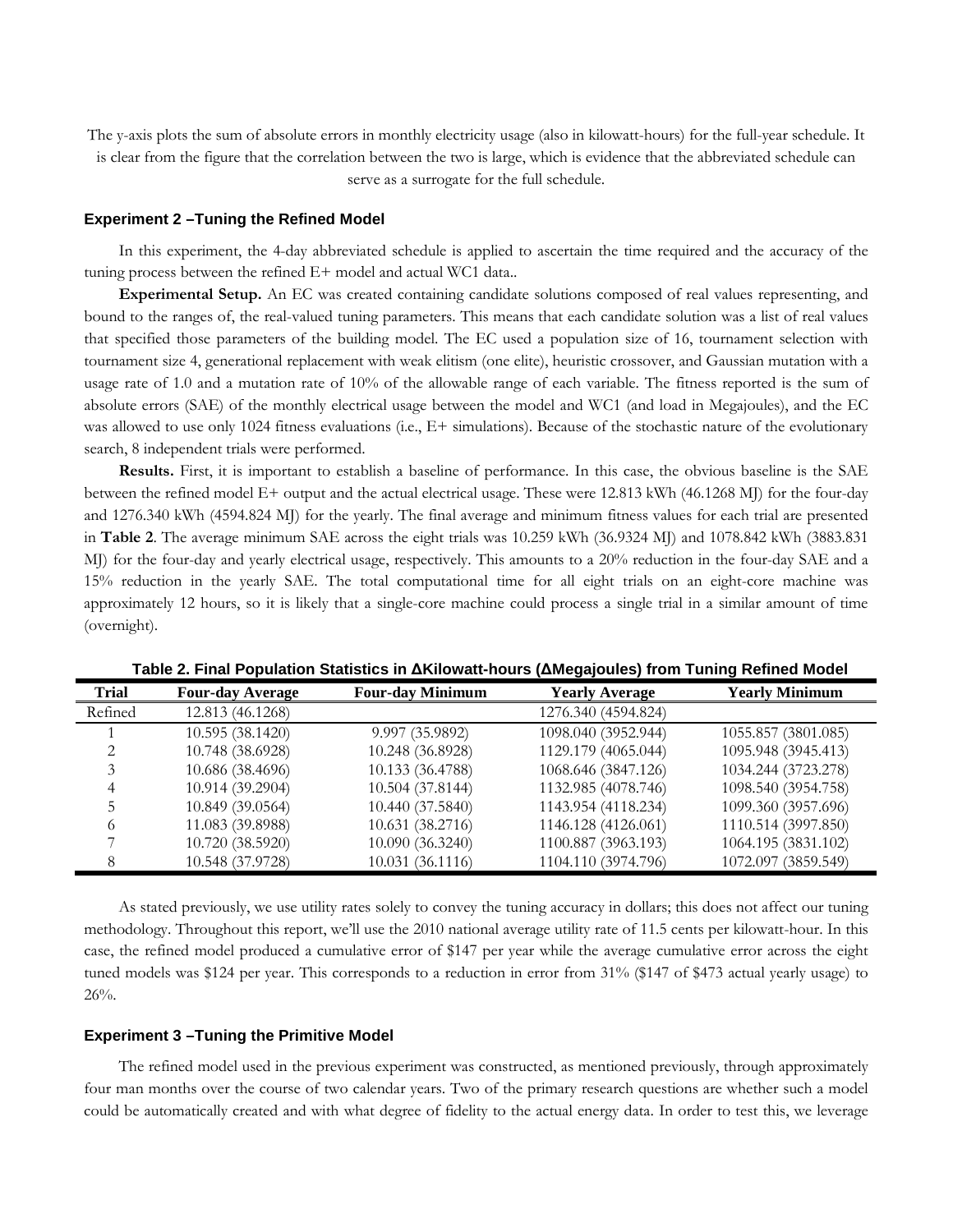the primitive model from which the refined model was created. In this experiment, the primitive model is used as the base in order to determine whether the tuning results are competitive with the refined model.

**Experimental Setup.** The experimental setup was identical to that defined for the previous experiment.

**Results.** As before, it is important to establish a baseline for comparison. In this case, there are two building models—primitive and refined. Their (lack of) accuracy (SAE) compared to the actual WC1 data serves as the baseline. In this experiment, the primitive model produced a four-day SAE of 17.995 kWh (64.782 MJ) and a yearly SAE of 1623.364 kWh (5844.11 MJ). The refined model produced a four-day SAE of 12.813 kWh (46.1268 MJ) and a yearly SAE of 1276.340 kWh (4594.824 MJ). The final population statistics for the eight trials are presented in **[Table 3](#page-8-0)**.

The average minimum SAE across all eight trials was 12.800 kWh (46.080 MJ) for the four-day SAE and 1415.213 kWh (5094.767 MJ) for the yearly SAE. Compared to the newer refined model, the four-day SAE of the tuned model is actually slightly better, and its yearly SAE is only about 140 kWh (500 MJ) greater. In contrast, the yearly SAE of the primitive model is about 350 kWh (1260 MJ) greater than the refined model. That corresponds to a 60% reduction from the primitive model toward the refined model. Once again, the four-day SAE, on which the EC was evaluated, shows remarkable performance. The tuned yearly SAE is a definite improvement over the primitive model, but it is likely to perform even better if it is incorporated into the evolutionary process. It should be noted that this 60% reduction in yearly SAE was achieved, as in the previous experiment, in about 12 hours on a single-core machine, rather than four manmonths. It should also be noted that the manual refinements between the primitive and refined files changed several properties of the model outside the scope of the envelope material properties being automatically tuned in these experiments, making 100% SAE reduction unachievable. **[Table 4](#page-8-1)** enumerates those changes. It should be noted that, of all of the properties listed in **[Table 4](#page-8-1)**, only the zone infiltration flow coefficient was accessible to the tuning process.

<span id="page-8-0"></span>

| <b>Trial</b> | <b>Four-day Average</b> | <b>Four-day Minimum</b> | <b>Yearly Average</b> | <b>Yearly Minimum</b> |
|--------------|-------------------------|-------------------------|-----------------------|-----------------------|
| Primitive    | 17.955 (64.7820)        |                         | 1623.364 (5844.1100)  |                       |
| Refined      | 12.813 (46.1268)        |                         | 1276.340 (4594.8240)  |                       |
|              | 13.085 (47.1060)        | 12.564 (45.2304)        | 1423.893 (5126.0148)  | 1395.917 (5025.3012)  |
|              | 13.580 (48.8880)        | 12.863 (46.3068)        | 1439.713 (5182.9668)  | 1415.510 (5095.8684)  |
|              | 13.774 (49.5864)        | 12.875 (46.3500)        | 1471.857 (5298.6852)  | 1437.560 (5175.2160)  |
|              | 13.407 (48.2652)        | 12.788 (46.0368)        | 1444.796 (5201.2656)  | 1415.741 (5096.6676)  |
|              | 13.422 (48.3192)        | 12.892 (46.4112)        | 1447.312 (5210.3232)  | 1416.477 (5099.3172)  |
| 6            | 13.689 (49.2804)        | 12.877 (46.3572)        | 1445.754 (5204.7144)  | 1420.612 (5114.2032)  |
|              | 13.504 (48.6144)        | 12.815 (46.1340)        | 1451.337 (5224.8132)  | 1421.126 (5116.0536)  |
|              | 13.283 (47.8188)        | 12.724 (45.8064)        | 1428.582 (5142.8952)  | 1398.754 (5035.5144)  |

**Table 3. Final Population Statistics in ΔKilowatt-hours (ΔMegajoules) from Tuning Primitive Model**

| Table 4. Modifications between Primitive and Refined Models |  |
|-------------------------------------------------------------|--|
|-------------------------------------------------------------|--|

<span id="page-8-1"></span>

| <b>Components</b>                     | <b>Primitive Model</b>       | <b>Refined Model</b>                                   |
|---------------------------------------|------------------------------|--------------------------------------------------------|
| Building solar distribution           | <b>Full Exterior</b>         | Full Exterior with Reflections                         |
| Surface convection algorithm: inside  | <b>TARP</b>                  | Ceiling Diffuser                                       |
| Surface convection algorithm: outside | $DOE-2$                      | Simple Combined                                        |
| Schedule                              | Simple, pre-defined schedule | Complex, independent schedule for<br>each major system |
| Air gap material                      | Does not exist               | Included as construction material                      |
| Construction                          |                              | Additional wall and modified roof<br>construction      |
| Zone inside convection algorithm      | <b>TARP</b>                  | Default                                                |
| Zone outside convection algorithm     | $DOE-2$                      | Default                                                |
| Lights (interior and exterior)        | Unspecified                  | Specified for each zone                                |
| Zone infiltration flow coefficient    | $0.01515$ per zone           | $0.00758$ per zone                                     |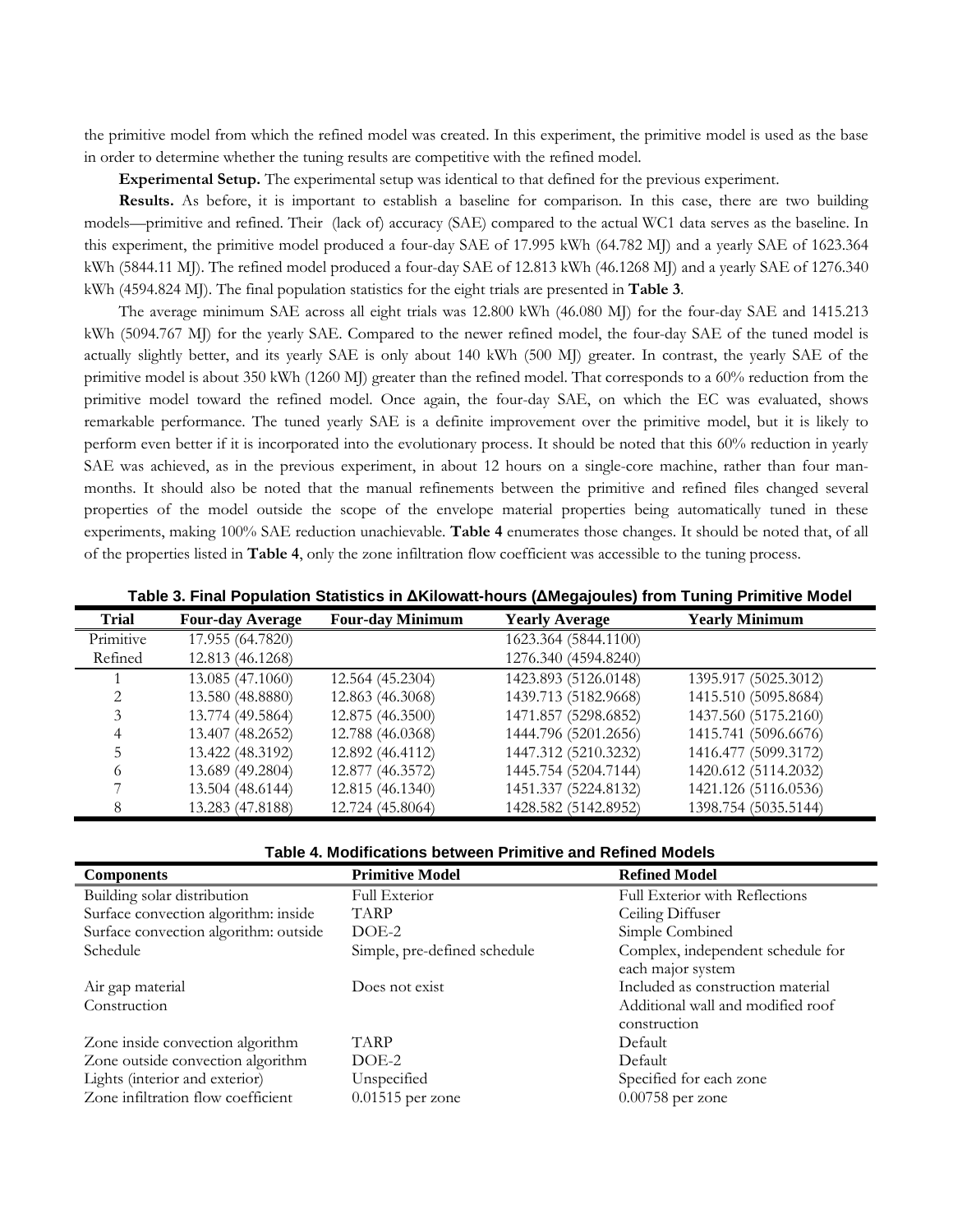#### **Experiment 4 – Combining Abbreviated and Full Schedules**

The final experiment completely duplicates the methodology of those above, except in regards to the evaluation of the fitness. In this experiment, the first 768 fitness evaluations (E+ simulations) were performed using the four-day schedule and electrical usage. At the end of those evaluations, the best half (8) of the final population's candidate solutions were inserted into a new initial population of 16 individuals that was evolved for the remaining 256 evaluations on the yearly electrical usage and schedule. In this way, the yearly schedule could be incorporated into the evolution after near-optimal candidates had quickly been found using the abbreviated 4-day schedule.

Recall that the yearly SAEs produced by the primitive model and the refined model were 1623.364 kWh (5844.11 MJ) and 1276.340 kWh (4594.824 MJ), respectively. **[Table 4](#page-9-0)** shows the statistics of the final populations of the evolutionary tuning. Recall that each of the trials produces a population of 16 tuned models, of which one will have the minimum yearly SAE (as listed in the "Minimum" columns in **[Table 4](#page-9-0)**). The average of these eight minimum values is the most representative value for the performance of the tuning process for each of the primitive and refined models.

Compared to the refined model with average minimum yearly SAE of 1026.844 kWh (3696.638 MJ), the tuned refined model corresponds to an almost 25% reduction in yearly SAE using the yearly schedule, compared to the 15% reduction when using the 4-day schedule. For the primitive base model, the average minimum yearly SAE was 1392.688 kWh (5013.677 MJ). Recall from above that the difference in yearly SAE between the primitive and refined models was about 350 kWh (1260 MJ). In the previous experiment, the EC was able to reduce that difference to about 140 kWh (500 MJ) (a 60% reduction). Here, the difference was reduced to about 116 kWh (418 MJ), which corresponds to a 67% reduction. It appears that there may be diminishing gains in continuing to tune the primitive model. As mentioned above, this is due to variables that were changed between the primitive and refined models to which the EC has no access. In such a case, no amount of tuning will be able to provide better performance than the refined model.

<span id="page-9-0"></span>

|                       | <b>Refined</b>       |                      | <b>Primitive</b>     |                      |  |
|-----------------------|----------------------|----------------------|----------------------|----------------------|--|
| <b>Trial</b>          | Average              | <b>Minimum</b>       | Average              | <b>Minimum</b>       |  |
|                       | 1079.026 (3884.4936) | 1043.687 (3757.2732) | 1417.083 (5101.4988) | 1388.076 (4997.0736) |  |
| $\mathcal{D}_{\cdot}$ | 1070.660 (3854.3760) | 1035.439 (3727.5804) | 1431.135 (5152.0860) | 1397.486 (5030.9496) |  |
|                       | 1051.714 (3786.1704) | 1014.915 (3653.6940) | 1405.782 (5060.8152) | 1386.083 (4989.8988) |  |
| 4                     | 1061.497 (3821.3892) | 1035.180 (3726.6480) | 1440.669 (5186.4084) | 1394.712 (5020.9632) |  |
|                       | 1043.299 (3755.8764) | 1014.629 (3652.6644) | 1419.470 (5110.0920) | 1391.053 (5007.7908) |  |
| 6                     | 1071.961 (3859.0596) | 1035.432 (3727.5552) | 1420.174 (5112.6264) | 1389.923 (5003.7228) |  |
|                       | 1058.082 (3809.0952) | 1026.530 (3695.5080) | 1443.183 (5195.4588) | 1417.371 (5102.5356) |  |
| 8                     | 1036.930 (3732.9480) | 1008.939 (3632.1804) | 1404.181 (5055.0516) | 1376.801 (4956.4836) |  |

**Table 5. Final Full-year Population Statistics in ΔKilowatt-hours (ΔMegajoules) from Tuning Models**

# **CONCLUSIONS AND FUTURE WORK**

<span id="page-9-1"></span>A portion of the results of the experiments in this work are summarized in **[Table 5](#page-9-1)**. This table shows the baseline for each model, which is the yearly SAE produced between the E+ model output and the actual data from WC1. It includes results from tuning with the abbreviated four-day schedule as well as the "serial" four-day schedule followed by the full schedule evaluation.

## **Table 6. Summary of ΔKilowatt-hours (ΔMegajoules) for Different Approaches**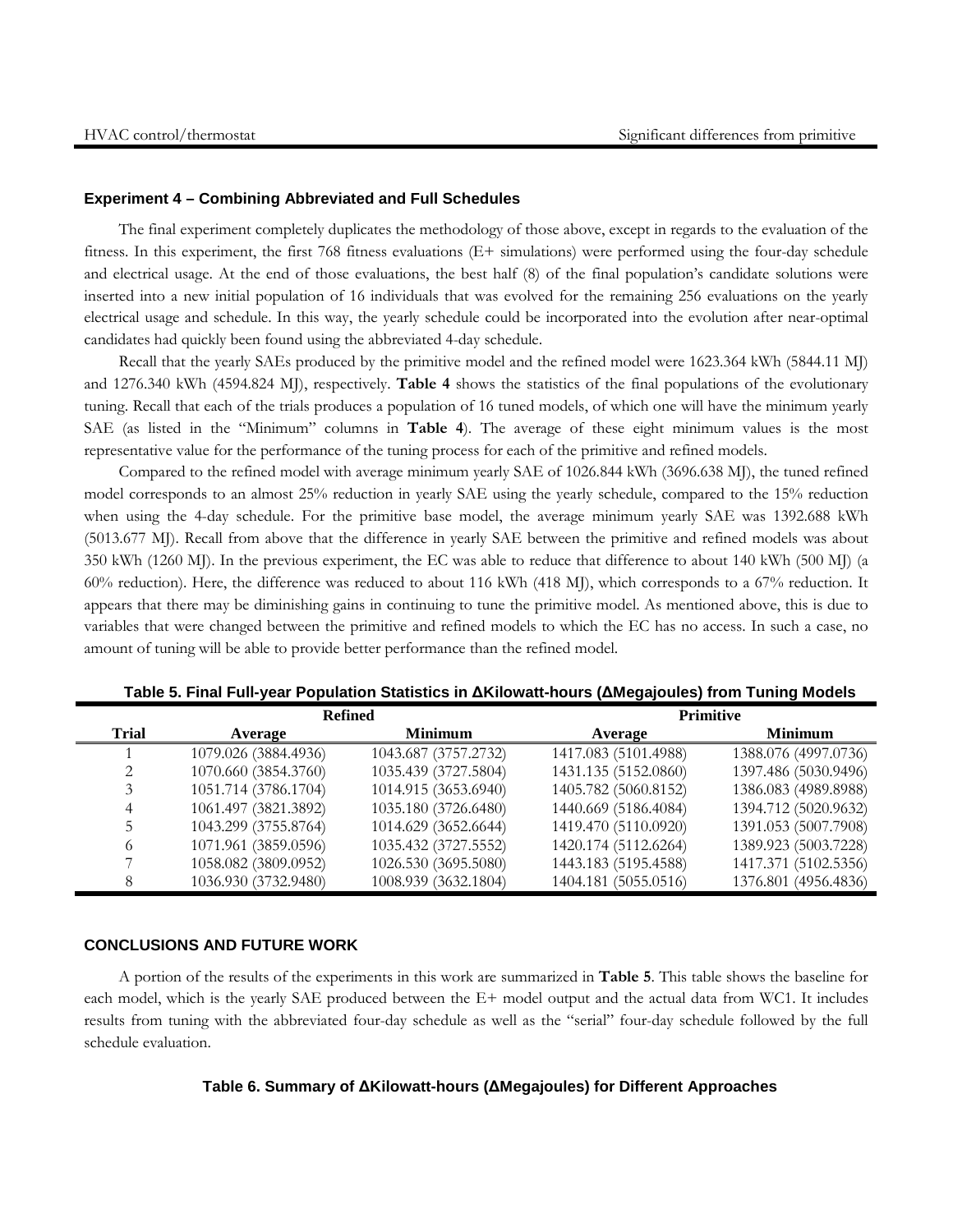| Model     | <b>Baseline</b>      | <b>Tuning Abbreviated</b> | Tuning Serial        |
|-----------|----------------------|---------------------------|----------------------|
| Refined   | 1276.340 (4594.8240) | 1078.842 (3883.8312)      | 1026.844 (3696.6384) |
| Primitive | 1623.364 (5844.1104) | 1415.213 (5094.7668)      | 1392.688 (5013.6768) |

**[Table 6](#page-10-0)** provides information about the CV(RMSE) of the baselines and different tuning approaches. Here, the CV(RMSE) is calculated as specified in **Equation 2**. While these values are not competitive with the ASHRAE Guideline 14 standard of 15% for monthly utility CV(RMSE), they do provide a starting point and a context for both the inadequacy of the primitive model and the ability of the tuning process to reduce the error noticeably.

$$
CV(RMSE) = \sqrt{\frac{\sum_{i=1}^{11} (M_i - A_i)^2}{11}} / \frac{\sum_{i=1}^{11} A_i}{11}
$$
 (2)

#### **Table 7. Summary of CV(RMSE) of Monthly Electrical Usage for Different Approaches**

<span id="page-10-0"></span>

| Model                 | Baseline | <b>Tuning Abbreviated</b> | <b>Tuning Serial</b> |  |
|-----------------------|----------|---------------------------|----------------------|--|
| Refined               | $33.7\%$ | $31.7\%$                  | $30.5\%$             |  |
| <sup>D</sup> rimitive | $62.5\%$ | $52.3\%$                  | $51.4\%$             |  |

These experiments have shown that an evolutionary search can provide effective tuning to an existing model, in acceptable time (e.g., overnight), when judged on monthly electrical usage. The primitive and refined models under consideration were both significantly improved upon by the EC in comparison to actual measured data. In the first experiment, justification was given and experimentation verified the use of an accelerated tuning methodology using abbreviated schedules. In the second experiment, operating only on the four-day surrogate simulations, the EC was capable of reducing the SAE by 15%. In the third experiment, the tuned primitive model's SAE was reduced by 13%, replacing  $\sim 60\%$  of the  $\sim 4$  man-months with an overnight computation on a single core. In the final experiment, the yearly simulations were brought into the evolutionary process directly by allowing the final quarter of the search process to specifically use the yearly, rather than the four-day, simulations as part of a "serial" process to measure fitness. The tuned primitive model reduced SAE by 14%, which was a 67% move toward the refined model (with 100% unachievable since properties outside the scope of tuning material properties were used to change the files between the primitive and refined models). Tuning the refined model resulted in a 25% reduction in SAE.

These experiments do not address central tuning questions regarding tuning of properties other than electrical data for HVAC consumption using envelope material properties, whether the modifications made to the input file are physically realistic, and prioritization of which properties should be explored first. These subjects will be partially addressed in publications for previously conducted work whereas the following subjects may be addressed in future work. The Autotune process is simulation-engine agnostic and is being designed to ease its general application; it is currently being tested as a calibration procedure for DOE's Weatherization Assistance Program's National Energy Audit Tool (NEAT) used to weatherize 1 million homes as part of the American Recovery and Reinvestment Act (ARRA). More importantly, the Autotune project (New et al. 2012) is designed to be domain-agnostic as a way of bridging the gap between the virtual world and the real one, in holding software accountable, and automating the process of empirical science..

# **ACKNOWLEDGMENTS**

This work was funded by field work proposal CEBT105 under the Department of Energy Building Technology Activity Number BT0201000. We would like to thank Amir Roth for his support and review of this project. This research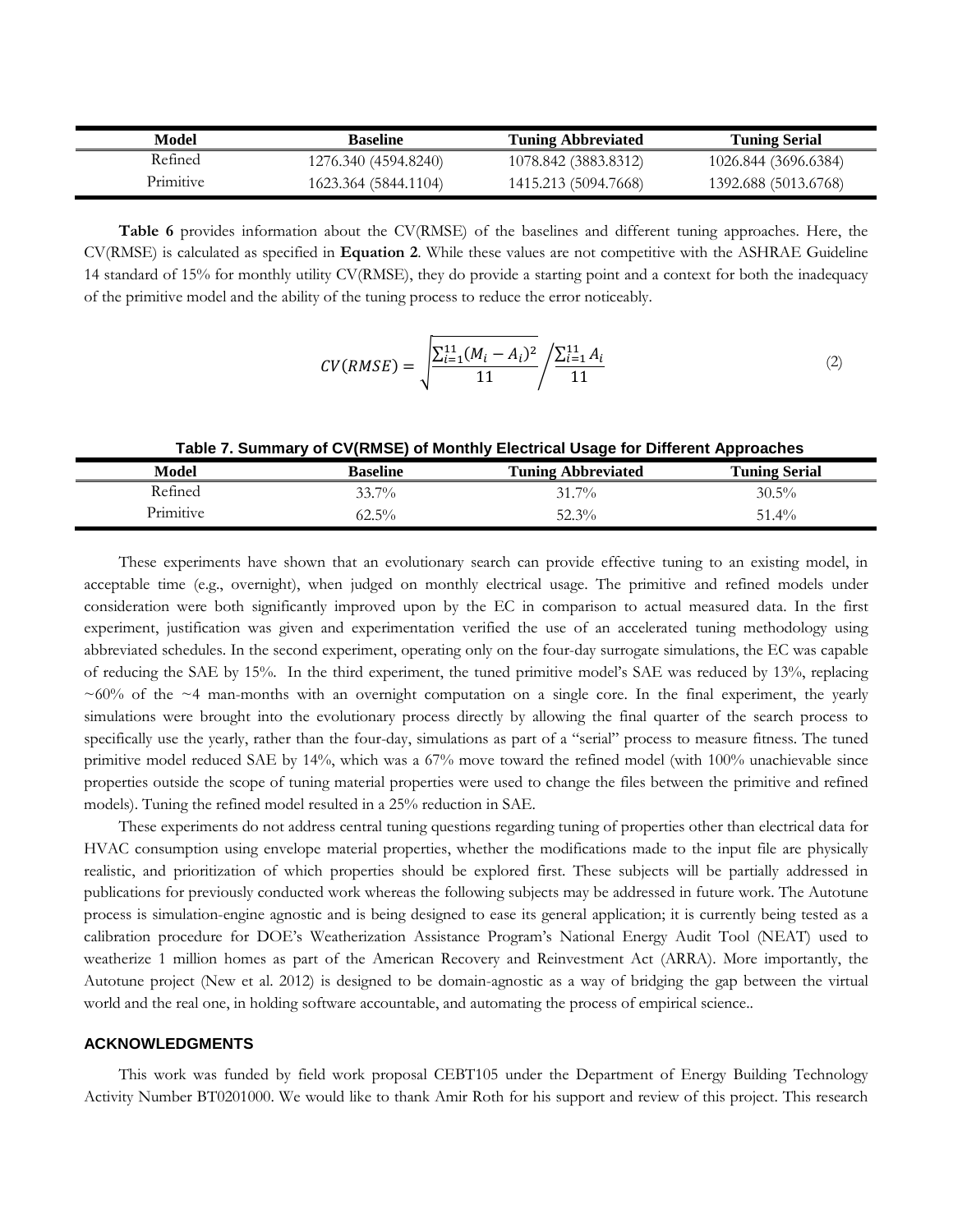used resources of the Oak Ridge Leadership Computing Facility at the Oak Ridge National Laboratory, which is supported by the Office of Science of the U.S. Department of Energy under Contract No. DE-AC05-00OR22725. Our work has been enabled and supported by data analysis and visualization experts at the RDAV (Remote Data Analysis and Visualization) Center of the University of Tennessee, Knoxville (NSF grant no. ARRA-NSF-OCI-0906324 and NSF-OCI-1136246). Oak Ridge National Laboratory is managed by UT-Battelle, LLC, for the U.S. Dept. of Energy under contract DE-AC05- 00OR22725. This manuscript has been authored by UT-Battelle, LLC, under Contract Number DEAC05-00OR22725 with the U.S. Department of Energy. The United States Government retains and the publisher, by accepting the article for publication, acknowledges that the United States Government retains a non-exclusive, paid-up, irrevocable, world-wide license to publish or reproduce the published form of this manuscript, or allow others to do so, for United States Government purposes.

## **REFERENCES**

- ASHRAE. 2013. *Handbook of Fundamentals (chapter 26): Heat, Air, and Moisture Control in Building Assemblies – Material Properties*.
- Bäck, T., F. Hoffmeister, and H.-P. Schwefel. 1991. A survey of evolution strategies. In R. K. Belew and L. B. Booker, editors, *Proceedings of the 4th International Conference on Genetic Algorithms*, pages 2–9. Morgan Kaufman.
- Bäck, T., U. Hammel, and H.-P. Schwefel. 1997. Evolutionary computation: Comments on the history and current state. *IEEE Transactions on Evolutionary Computation* 1(1):3–17.
- Biswas, K., A. Gehl, R. Jackson, P. Boudreaux, and J. Christian. Comparison of Two High-Performance Energy Efficient Homes: Annual Performance Report, December 1, 2010 – November 30, 2011. Oak Ridge National Laboratory report ORNL/TM-2011/539. Available[: http://info.ornl.gov/sites/publications/files/Pub34163.pdf](http://info.ornl.gov/sites/publications/files/Pub34163.pdf)
- Briggs, R. S., R. G. Lucas, and Z. T. Taylor. 2003. Climate classification for building enrgy codes and standards: Part 1-- development process and Part 2---zone definitions, maps, and comparisons. *ASHRAE Transactions* 109(1):109–130.
- Building Energy Data Book. 2012a. Average Annual Energy Expenditures per Household, by Year (\$2010). Available: http://buildingsdatabook.eren.doe.gov/docs/xls\_pdf/2.3.9.pdf
- Building Energy Data Book. 2012b. Residential Sector Energy Consumption. Table 2.1.5. Available: http://buildingsdatabook.eren.doe.gov/TableView.aspx?table=2.1.5
- Building Energy Data Book. 2012c. 2010 Residential Energy End-Use Expenditure Splits, by Fuel Type (\$2010 Billion). Table 2.3.5. Available: http://buildingsdatabook.eren.doe.gov/TableView.aspx?table=2.3.5
- DeJong, K. A., and W. Spears. 1993. On the state of evolutionary computation. In Stephanie Forrest, editor, *Proceedings of the Fifth International Conference on Genetic Algorithms*, pages 618–623, San Mateo, CA: Morgan Kaufman.
- DeJong, K. A. 2006. *Evolutionary Computation: A Unified Approach*. MIT Press.
- Department of Energy. 2008. Energy Efficiency Trends in Residential and Commercial Buildings (Figure 18). Oct. 2008. Available[: http://apps1.eere.energy.gov/buildings/publications/pdfs/corporate/bt\\_stateindustry.pdf](http://apps1.eere.energy.gov/buildings/publications/pdfs/corporate/bt_stateindustry.pdf)
- Department of Energy. 2010. *Building Energy Data Book*. Available[: http://buildingsdatabook.eren.doe.gov](http://buildingsdatabook.eren.doe.gov/)
- Department of Energy Tools 2012. Building Energy Software Tools Directory. Available: [http://apps1.eere.energy.gov/buildings/tools\\_directory/subjects\\_sub.cfm](http://apps1.eere.energy.gov/buildings/tools_directory/subjects_sub.cfm)
- Deru, M., K. Field, D. Studer, K. Benne, B. Griffith, P. Torcellini, B. Liu, M. Halverson, D. Winiarski, and M. Rosenberg. 2011. US Department of Energy commercial reference building models of the national building stock.
- Earth Advantage Institute and Conservation Services Group. 2009. Energy Performance Score 2008 Pilot: Findings and Recommendations Report.
- EIA, U.S. Energy Information Administration. 2012. Frequently Asked Questions. Available: [http://www.eia.gov/tools/faqs/faq.cfm?id=97&t=3.](http://www.eia.gov/tools/faqs/faq.cfm?id=97&t=3)
- Eiben, A. E. and Smith, J. E. 2007. *Introduction to Evolutionary Computing*. New York: Springer.
- EnergyPlus. 2012. Getting Started with EnergyPlus: Basic Concepts Manual. Available: [http://energyplus.gov](http://energyplus.gov/)
- Fogel, D. B. 1994. An introduction to simulated evolutionary optimization. *IEEE Transactions on Neural Networks* 5(1):3–14.
- Fogel, D. B. 2000. What is evolutionary computation? *IEEE Spectrum* 37(2):26–32.
- Fogel, L. J., A. J. Owens, and M. J. Walsh. 1966. *Artificial Intelligence through Simulated Evolution*. New York: Wiley.
- Forrest, S. 1993. Genetic algorithms: principles of natural selection applied to computation. *Science*, 60:872–878.
- Goldberg, D. E. 1989. *Genetic Algorithms in Search, Optimization and Machine Learning*. Reading, MA: Addison-Wesley.

Guideline 14-2002, ASHRAE. Measurement of Energy and Demand Savings.